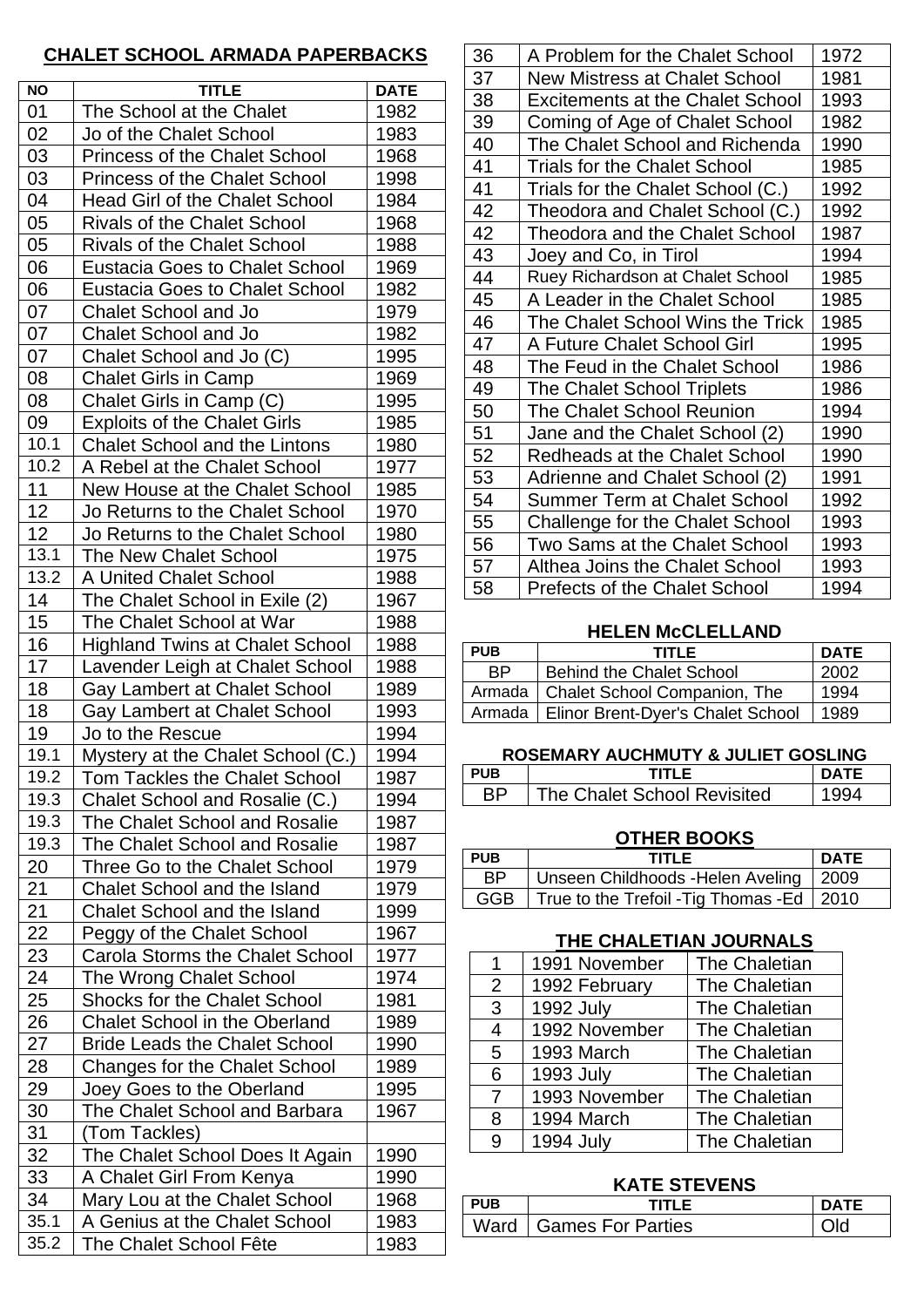|             |                         | <b>NCC LIBRARY - NCC JOURNALS:</b> |                  | <b>YEAR</b> |                | <b>LIBRARY</b>      | <b>ARCHIVE</b>                       | <b>PUBLISHED</b>                 |
|-------------|-------------------------|------------------------------------|------------------|-------------|----------------|---------------------|--------------------------------------|----------------------------------|
| <b>YEAR</b> | <b>LIBRARY</b>          | <b>ARCHIVE</b>                     | <b>PUBLISHED</b> | 2008        |                | 54                  | 54                                   | Winter                           |
| 1995        |                         |                                    | Autumn           | 2009        |                | 55                  | 55                                   | Spring                           |
| 1995        | $\overline{2}$          | $\overline{2}$                     | Winter           | 2009        |                | 56                  | 56                                   | Summer                           |
| 1996        | $\overline{3}$          | $\overline{3}$                     | Spring           | 2009        |                | 57                  | 57                                   | Autumn                           |
| 1996        | $\overline{\mathbf{4}}$ | $\overline{4}$                     | Summer           | 2009        |                | 58                  | 58                                   | Winter                           |
| 1996        | 5                       | 5                                  | Autumn           | 2010        |                | 59                  | 59                                   | Spring/Summer                    |
| 1996        | $6\phantom{1}$          | $6\phantom{1}6$                    | Winter           | 2010        |                | 60                  | 60                                   | Autumn                           |
| 1997        | $\overline{7}$          | $\overline{7}$                     | Spring           | 2011        |                | 61                  | 61                                   | Spring/Summer                    |
| 1997        | 8                       | 8                                  | Summer           | 2012        |                | 62                  | 62                                   | Autumn/Winter                    |
| 1997        | 9                       | $9\,$                              | Autumn           | 2012        |                | 63                  | 63                                   | Summer                           |
| 1997        | 10                      | 10                                 | Winter           | 2012        |                | 64                  | 64                                   | Autumn                           |
| 1998        | 11                      | 11                                 | Spring           | 2013        |                | 65                  | 65                                   | Spring                           |
| 1998        | 12                      | 12                                 | Summer           | 2013        |                | 66                  | 66                                   | Summer                           |
| 1998        | 13                      | 13                                 | Autumn           | 2013        |                | 67                  | 67                                   | Winter                           |
| 1998        | 14                      | 14                                 | Winter           | 2014        |                | 68                  | 68                                   | Spring                           |
| 1999        | 15                      | 15                                 | Spring           | 2014        |                | 69                  | 69                                   | Summer                           |
| 1999        | 16                      | 16                                 | Summer           | 2014        |                | 70                  | 70                                   | Winter                           |
| 1999        | 17                      | 17                                 | Autumn           | 2015        |                | 71                  | 71                                   | Spring                           |
| 1999        | 18                      | 18                                 | Winter           | 2015        |                | 72                  | 72                                   | Summer                           |
| 2000        | 19                      | 19                                 | Spring           | 2015/16     |                | 73                  | 73                                   | Winter                           |
| 2000        | 20                      | 20                                 | Summer           | 2016        |                | 74                  | 74                                   | Spring                           |
| 2000        | 21                      | 21                                 | Autumn           | 2016        |                | 75                  | 75                                   | Summer                           |
| 2000        | 22                      | 22                                 | Winter           | 2016        |                | 76                  | 76                                   | Winter                           |
| 2001        | 23                      | 23                                 | Spring           | 2017        |                | 77                  | 77                                   | Spring                           |
| 2001        | 24                      | 24                                 | Summer           | 2017        |                | 78                  | 78                                   | Summer                           |
| 2001        | 25                      | 25                                 | Autumn           | 2017        |                | 79                  | 79                                   | Winter                           |
| 2001        | 26                      | 26                                 | Winter           | 2018        |                | 80                  | 80                                   | Spring                           |
| 2002        | 27                      | 27                                 | Spring           | 2018        |                | 81                  | 81                                   | Summer                           |
| 2002        | 28                      | 28                                 | Summer           | 2019        |                | 83                  | 83                                   | Spring                           |
| 2002        | 29                      | 29                                 | Autumn           | 2019        |                | 84                  | 84                                   | Summer                           |
| 2002        | 30                      | 30                                 | Winter           | 2019        |                | 85                  | 85                                   | Winter                           |
| 2003        | 31                      | 31                                 | Spring           | 2020        |                | 86                  | 86                                   | Spring                           |
| 2003        | 32                      | 32                                 | Summer           | 2020        |                | 87                  | 87                                   | Summer                           |
| 2003        | 33                      | 33                                 | Autumn           | 2020        |                | 88                  | 88                                   | Winter                           |
| 2003        | 34                      | 34                                 | Winter           | 2021        |                | 89                  | 89                                   | Spring                           |
| 2004        | 35                      | 35                                 | Spring           |             |                |                     |                                      |                                  |
| 2004        | 36                      | 36                                 | Summer           |             |                | <b>SUPPLEMENTS:</b> |                                      |                                  |
| 2004        | 37                      | 37                                 | Autumn           |             |                |                     | <b>Two Copies of each Supplement</b> |                                  |
| 2004        | 38                      | 38                                 | Winter           | 1996        | 1              | Winter              |                                      | <b>EBD's Dedications</b>         |
| 2005        | 39                      | 39                                 | Spring           | 1997        | $\overline{2}$ | Summer              |                                      | Around the Achensee              |
| 2005        | 40                      | 40                                 | Summer           | 1997        | 3              | Winter              |                                      | <b>NCC Conference</b>            |
| 2005        | 41                      | 41                                 | Autumn           | 1999        | 5              | Winter              |                                      | Survey of EBD                    |
| 2005        | 42                      | 42                                 | Winter           | 2000        | 6              |                     |                                      | A-Z of Chalet Characters         |
| 2006        | 43                      | 43                                 | Spring           | 2000        | $\overline{7}$ |                     |                                      | Joey and Patricia -H McC         |
| 2006        | 44                      | 44                                 | Summer           | 2001        | 8              | Index               |                                      | $1 - 25$ 1995-2001 S. 1-7        |
| 2006        | 45                      | 45                                 | Autumn           | 2002        | 8              | Summer              |                                      | 20 Questions at C. S.            |
| 2006        | 46                      | 46                                 | Winter           | 2002        | 10             | March               |                                      | Lavender Laughs in L.            |
| 2007        | 47                      | 47                                 | Spring           | 2003        | 11             |                     |                                      | <b>Summer Holiday Special</b>    |
| 2007        | 48                      | 48                                 | Summer           | 2003        | 12             |                     |                                      | The Book of Days                 |
| 2007        | 49                      | 49                                 | Autumn           | 2004        | 13             |                     |                                      | <b>Children's Series Fiction</b> |
| 2007        | 50                      | 50                                 | Winter           | 2006        | 14             |                     |                                      | <b>EBD's Collected Verse</b>     |
| 2008        | 51                      | 51                                 | Spring           | 2008        | 15             | Index               |                                      | 26-50 2001-2007 S.8-14           |
| 2008        | 52                      | 52                                 | Summer           | 2010        | 16             | Spr/Sum             |                                      | Good Little Girls in Blue        |
| 2008        | 53                      | 53                                 | Autumn           | 2012        | 17             |                     |                                      | Living in Chalet Lands           |